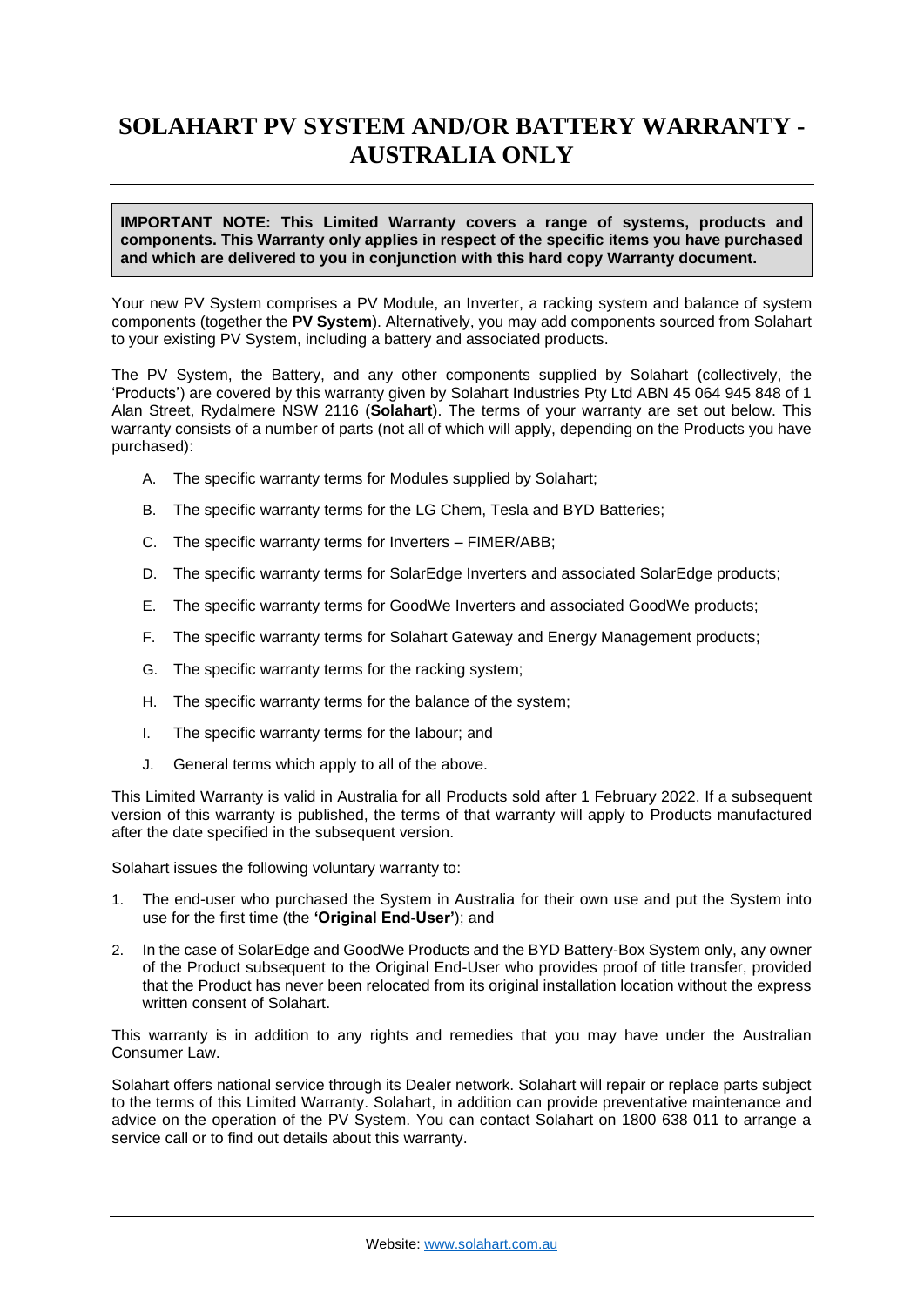Notification of a claim under this Limited Warranty must be given without undue delay after detection of the defect and prior to the expiration of the applicable Warranty Period and in accordance with the procedure set out below.

# **PART A - MODULES**

## **Defects warranty coverage for Solahart Modules and Hanwha Q Cells Modules**

Subject to the terms of this Limited Warranty, Solahart warrants that the Solahart Modules and Hanwha Q Cells Modules will not show any material defects or processing defects for a period of:

- for Solahart315 modules, 12 years after the date of initial purchase of the Module (being the invoice date);
- for SolahartxxxS2 and SolahartxxxS3 range modules, 25 years after the date of initial purchase of the Module (being the invoice date);
- for Hanwha Q Cells modules, 5 years after the date of initial purchase of the Module (being the invoice date);
- for SolahartxxxV1 and SolahartxxxC1 range modules, 15 years after the date of installation of the Module,

if used and serviced in accordance with the relevant Module specifications and other product documents (the '**Module Warranty Period**').

If a defect (as described above) occurs during the Module Warranty Period materially affecting the functionality of the Module, Solahart will, at its sole option:

- 1. Remedy the defect;
- 2. Supply a replacement Module free of defects; or
- 3. Repay the purchase price of the Module.

#### **Module Defects Warranty Terms, Limitations and Exclusions**

This limited warranty applies to a Module if used, serviced and maintained in accordance with the Solahart Owner's Guide which accompanies the Module.

This warranty does not apply to scratches, marks, mechanical wear, rust, mould, degradation, discoloration, stains, and other changes which occur after the delivery of the Modules but which do not result in any adverse effect on the mechanical stability of the Module or a reduction of performance which exceeds the levels set out in this warranty.

Solahart will pay the costs of a technical inspection and transport of defective or non-performing Modules to its nominated location. If the Module is found by Solahart not to be defective (including for any of the exclusions outlined in this warranty document), you agree to reimburse us for those costs on demand. All dismantling and reinstallation costs are your sole responsibility.

In the event of glass breakage, Solahart will also perform a static calculation to verify the substructure before accepting liability under this warranty.

#### **Performance guarantee**

A performance guarantee (as described in the relevant datasheet) is offered on each PV module by the source manufacturer, as identified on the relevant datasheet.

To make a claim in relation to that module performance guarantee, please contact your local Solahart dealer on 1800 638 011 for assistance with your claim with the source manufacturer.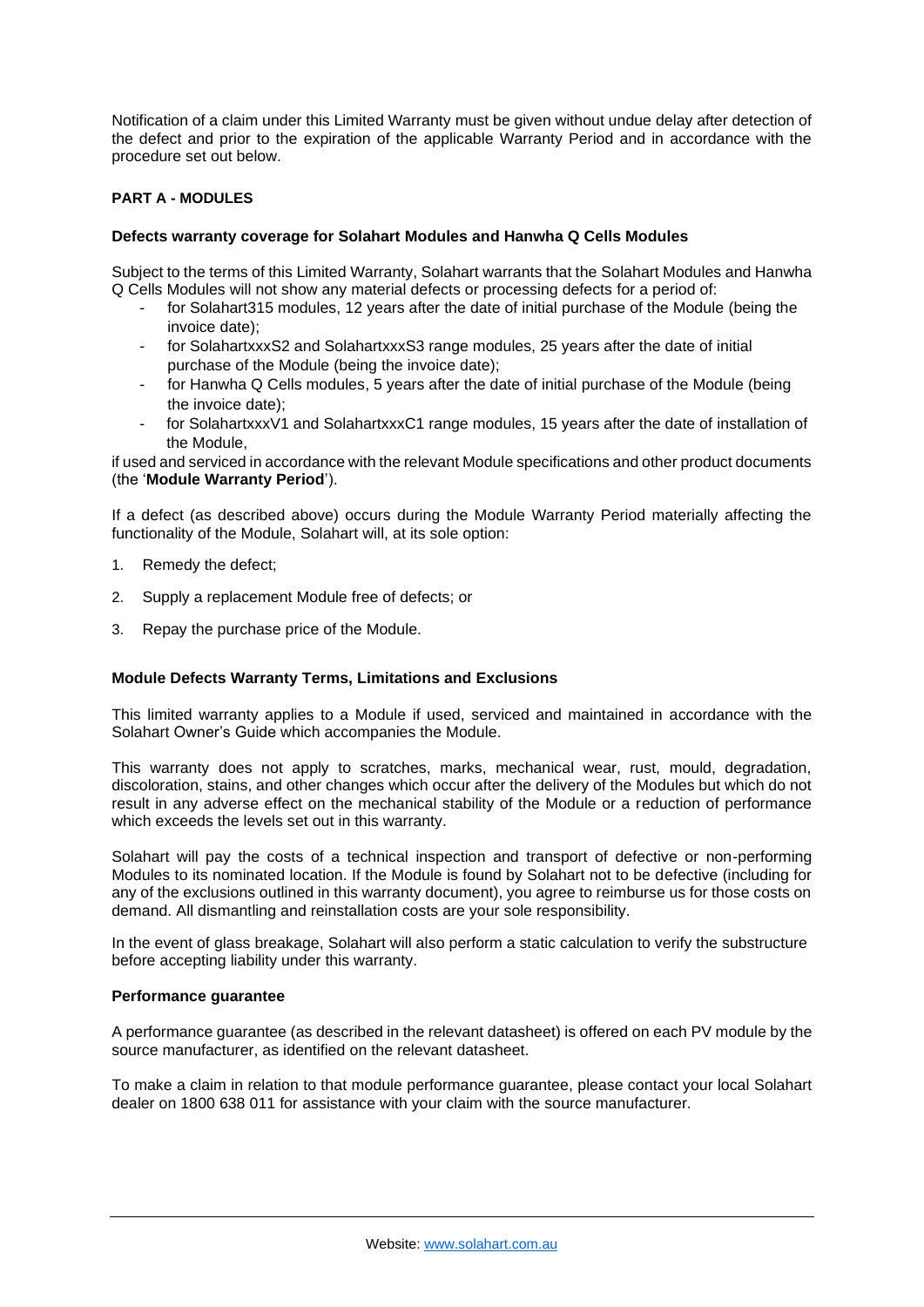# **PART B – BATTERIES**

#### **Warranty coverage for capacity retention – LG Chem Battery**

Subject to the terms of this Limited Warranty, Solahart warrants that the LG Chem Battery will retain the capacity levels specified in Exhibit A during the applicable periods identified in the Exhibit (each, an '**LG Chem Capacity Retention Warranty Period'**).

#### **Remedies – LG Chem Battery**

If Solahart determines that a reported defect in relation to a LG Chem Battery is eligible for coverage under this Limited Warranty, Solahart will, at its sole option:

- 1. Repair the defective LG Chem Battery;
- 2. Replace the LG Chem Battery; or
- 3. Provide a Refund to be calculated in accordance with the formula below.

100% of the purchase price from the initial installation date to 24th month

72% of the purchase price from 25th to 36th month 58% of the purchase price from 37th to 48th month 44% of the purchase price from 49th to 60th month 30% of the purchase price from 61st to 72nd month 16% of the purchase price from 73rd to 84th month 6% of the purchase price from 85th to 96th month 4% of the purchase price from 97th to 108th month 2% of the purchase price from 109th to 120th month

## **Warranty coverage - Tesla Powerwall Battery**

Subject to the terms of this Limited Warranty, Solahart warrants that the Tesla Powerwall Battery will be free from defects for 5 years following its initial installation (**'Tesla Warranty Period'**).

#### **Remedies – Tesla Powerwall Battery**

If your Tesla Powerwall Battery fails to comply with the above warranty during the Tesla Warranty Period, Solahart will, at its sole option:

- 1. Repair your Tesla Powerwall Battery;
- 2. Replace your Tesla Powerwall Battery with an equivalent product; or
- 3. Refund you the market price of an equivalent product at the time of the warrant claim.

#### **Warranty coverage for defects - BYD Battery-Box System**

Subject to the terms of this Limited Warranty, Solahart warrants that the BYD Battery-Box System will be free from defects in materials or workmanship for 10 years from the sales date as mentioned in the seller's invoice (**'Warranty Start Date'**) to the Original End-User (**'BYD Warranty Period'**).

#### **Warranty coverage for capacity retention – BYD Battery-Box System**

Subject to the terms of this Limited Warranty, Solahart warrants that the BYD Battery-Box System HVM series will: (i) retain sixty per cent (60%) of its **Usable Energy** (as specified in Exhibit B) for ten (10) years from the Warranty Start Date; or (ii) reach the **Minimum Throughput Energy** (as specified in Exhibit B), whichever comes first, on the condition that the Product is operated under normal use in accordance with Solahart Owner's Manual, (the 'Minimum Throughput Energy' is the total output energy of the Product recorded in the control module of the Product) (each a '**BYD Warranty Period'**).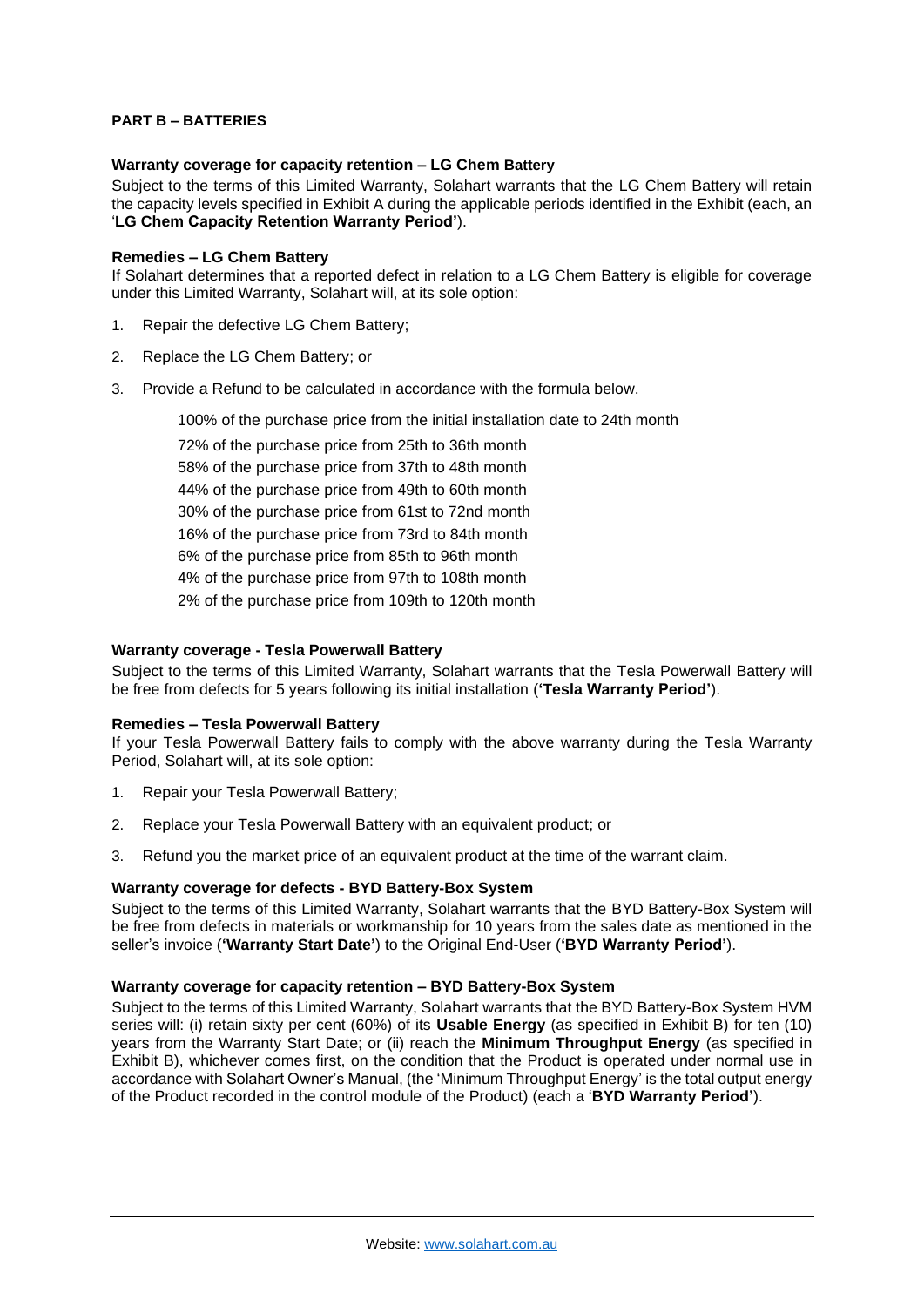# **Warranty coverage for capacity retention for additional battery modules after the initial installation (Subsequent Product) – BYD Battery-Box System**

Subject to the terms of this Limited Warranty, Solahart warrants that the Subsequent Product will: (i) retain sixty percent (60%) of Usable Energy (as specified in Exhibit B) for ten (10) years from the invoice date of the Subsequent Product; or (ii) reach the Minimum Throughput Energy (as specified in Exhibit B), whichever comes first, on the condition that the Product is operated under normal use in accordance with Solahart Owner's Manual ('**BYD Warranty Period'**).

# **BYD Battery-Box System HVM series Warranty Terms and Exclusions**

This warranty for Battery-Box System HVM series does not apply:

- 1. If access is not granted to the performance data of the Product over the Internet upon request after reporting the warranty claim or
- 2. To wear and tear in the appearance of the Product (including to any scratches, stains, mechanical wear, rust or mould) which does not impair its function.

# **Remedies for BYD Battery-Box System HVM series**

If your BYD Battery-Box System fails to comply with the above warranties during the relevant BYD Warranty Period, Solahart will repair or replace the non-conforming Product or parts at no charge (or provide a partial refund) on the following conditions:

- 1. Whether to repair or replace the Product will be determined by Solahart in its sole discretion.
- 2. If the manufacture of the BYD Battery-Box System in issue has been discontinued at the time of the warranty claim, withdrawn from the market, or are otherwise unavailable Solahart may, at its discretion, replace it with a similar Product or part (which may include previously used parts that are equivalent to new in performance and reliability).
- 3. If Solahart does not repair or replace the defective Product or parts, Solahart will refund an amount of money calculated as follows:
	- a. If the Product cannot be operated (that is, the warranty for **defects** applies), the refund will be calculated as follows:

Refund  $=$  (Maximum Claim Amount\*/120)  $\times$  (120 - number of months since Warranty Start Date);

- b. If the Product fails to comply with the Limited Performance Warranty for **capacity**, Solahart may calculate the refund using one of the two refund formulas below:
	- i) Refund = Maximum Claim Amount \* × (warranted Minimum Throughput Energy output energy of the Product recorded in the control module of the Product)/ warranted Minimum Throughput Energy; or
	- ii) Refund = Maximum Claim Amount \* × (warranted remaining Useable Energy remaining Useable Energy)/ warranted Usable Energy;

## Where:

- \* the Maximum Claim Amount is the market value of the Product (or an equivalent Product) determined by Solahart if it were purchased new with no defects; and
- the Minimum Throughput Energy and the Usable Energy are specified in Exhibit B.

# **PART C – INVERTERS –FIMER**/**ABB**

#### **Warranty coverage for FIMER/ABB Inverters**

Solahart warrants that a FIMER/ABB Inverter when provided by Solahart or a Solahart certified installer, when located at its original installation, will operate in accordance with its specifications in the Solahart's Owner's Guide and Installation Instructions for a period of: (a) ten (10) years from the date of purchase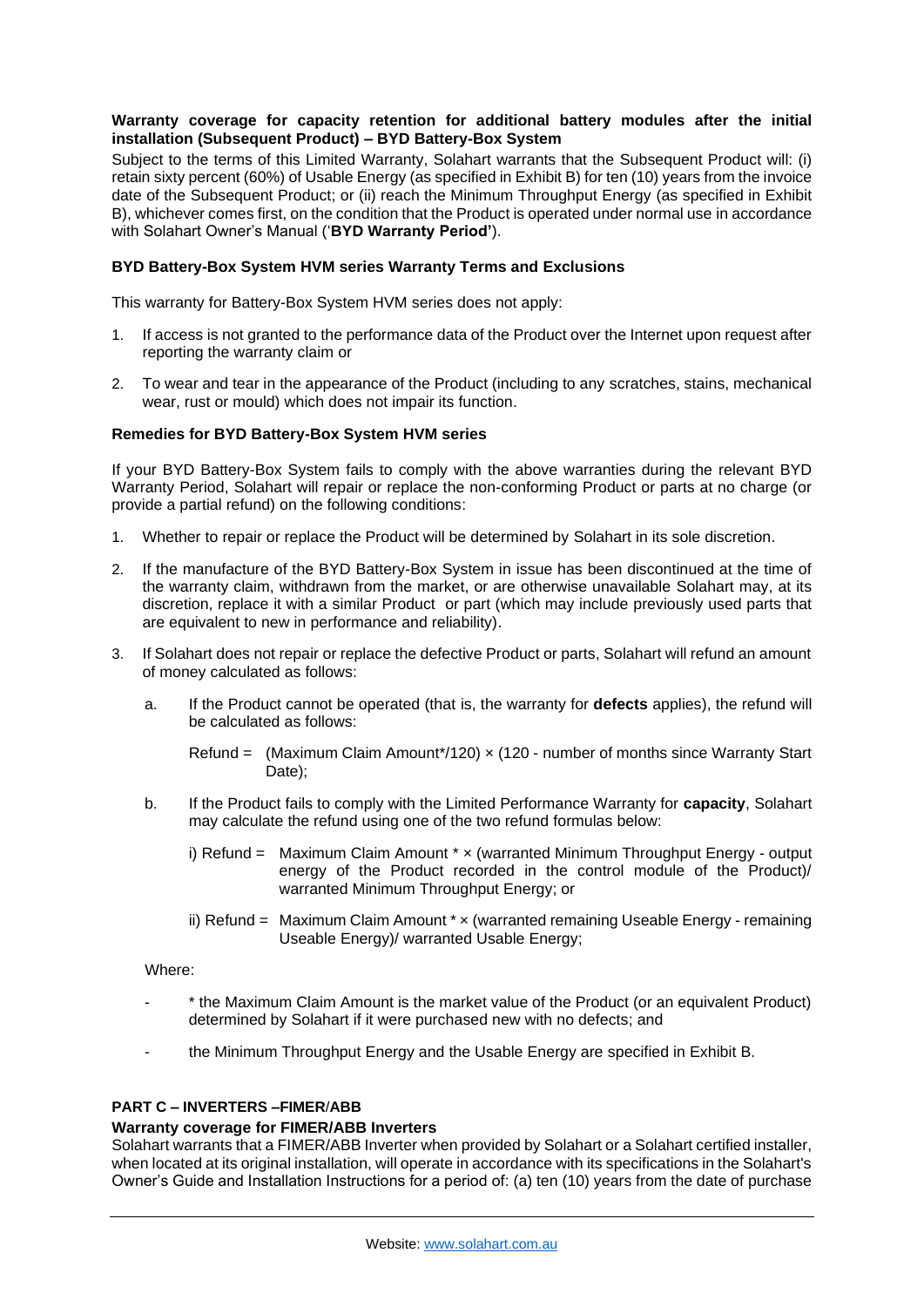of the inverter for all UNO-DM Inverters; and (b) five (5) years from the date of purchase of the inverter for all other FIMER/ABB Inverters. If the Inverter fails to operate in accordance with its specifications and this materially affects the usability of the Inverter, Solahart will, at its sole option:

- 1. Repair the Inverter (either on site or at FIMER/ABB's factory); or
- 2. Provide a replacement Inverter (which might be new, reconditioned or an equivalent product).
- 3. Reimbursement.

## **Warranty Terms**

If Solahart determines in its sole discretion that you do not have a valid warranty claim, Solahart may invoice you for any inspection and transportation costs of the returned Product.

Given the evolution of the technology, a replacement unit or a new device available at the time of the claim may not be compatible with the installed system. The warranty does not cover any expenses and/or costs incurred as part of the configuration, update or adjustment of the system to enable the installation of the Product. Solahart will not be liable under this warranty to pay any financial compensation, including compensation for any energy not supplied to the network by the system during any assistance activities, including preventive and corrective maintenance.

# **PART D – INVERTERS AND ASSOCIATED COMPONENTS – SOLAREDGE**

(In this Part D, a reference to "Products" is to the SolarEdge Products as described below).

#### **Warranty coverage for SolarEdge Inverter**

Subject to the terms of this Limited Warranty, Solahart provides a warranty against defects in workmanship and materials in relation to the SolarEdge Inverter, when located at its original installation, for a period of twelve (12) years commencing on the earlier of:

- 1. 4 months from the date the Inverter is shipped from the manufacturer; and
- 2. The date of installation of the Inverter.

#### **Warranty coverage for StorEdge Interface**

Subject to the terms of this Limited Warranty, Solahart provides a warranty against defects in workmanship and materials in relation to the StorEdge Interface for a period of ten (10) years commencing on the earlier of:

- 1. 4 months from the date the Interface is shipped from the manufacturer; and
- 2. The date of installation of the Interface.

#### **Warranty coverage for Power Optimizers**

Subject to the terms of this Limited Warranty, Solahart provides a warranty against defects in workmanship and materials in relation to the Power Optimizers for a period of twelve (12) years commencing on the earlier of:

- 1. 4 months from the date the Power Optimizers are shipped from the manufacturer; and
- 2. The date of installation of the Power Optimizers.

For all Power Optimizers with a part number ending in C, this warranty does not apply to the input connector.

### **Warranty coverage for Power Meter**

Subject to the terms of this Limited Warranty, Solahart provides a warranty against defects in workmanship and materials in relation to the Power Meter for a period of five (5) years commencing on the earlier of:

- 1. 4 months from the date the Power Meter is shipped from the manufacturer; and
- 2. The date of installation of the Power Meter.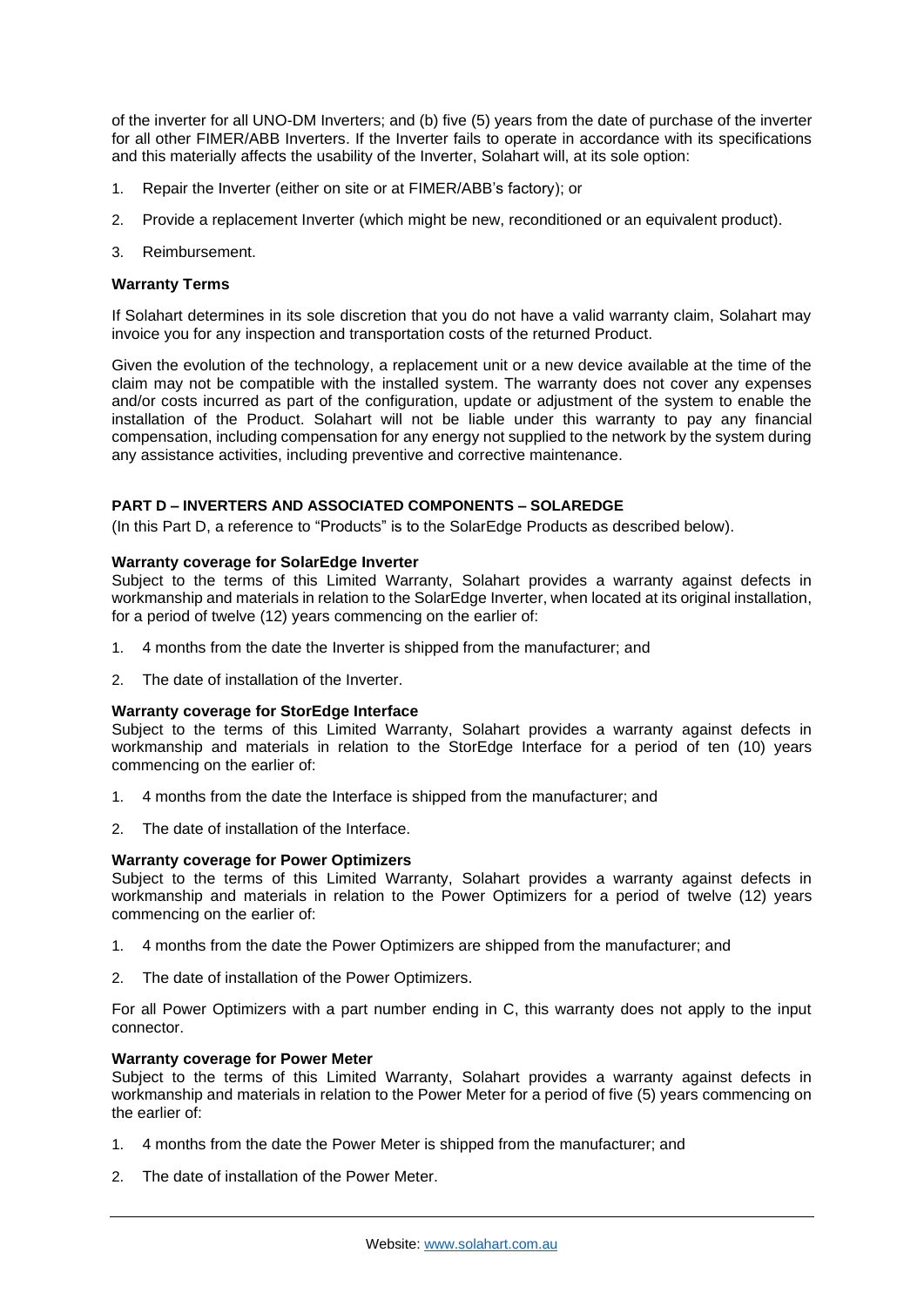# **Remedies**

If Solahart determines that a reported defect in relation to a Product is eligible for coverage under this Limited Warranty (including retention capacity), Solahart will, at its sole option:

- 1. Repair the defective Product;
- 2. Issue a credit note for the defective Product in an amount up to its actual value at the time buyer notifies Solahart of the defect, as determined by Solahart, for use toward the purchase of a new Product; or
- 3. Provide the buyer with replacement units for the Product.

## **Exclusions**

The Limited Warranty does not apply to components which are separate from the Products, ancillary equipment and consumables, such as, for example, cables, fuses, wires and connectors.

#### **Beneficiary of Limited Warranty**

The Limited Warranty only applies to the buyer who purchased the Products from Solahart, for use in accordance with their intended purpose ('**Original Buyer'**). The Limited Warranty may be transferred from the Original Buyer to any assignee, and will remain in effect for the time period remaining under the above Warranty Periods, provided that the Products are not moved outside their original country of installation and any reinstallation is done in accordance with the installation directions and use guidelines accompanying the Products.

# **PART E – INVERTERS AND ASSOCIATED PRODUCTS – GOODWE**

(In this Part E, a reference to "Products" is to the GoodWe Products as described below).

#### **Warranty coverage for GoodWe Inverter**

Subject to the terms of this Limited Warranty, Solahart provides a warranty against defects in workmanship and materials in relation to the GoodWe Inverter, when located at its original installation, for a period of 5 (five) years commencing on the first installation date. If the GoodWe Inverter is registered and connected on the GoodWe Smart Energy Management System (SEMS) portal after 1 January 2021, the warranty period is 10 (ten) years commencing on the first installation date.

#### **Warranty coverage for GoodWe Accessories**

Subject to the terms of this Limited Warranty, Solahart provides a warranty against defects in workmanship and materials in relation to the GoodWe Accessories for a period of 5 (five) years commencing on the first installation date.

#### **Remedies**

If the Product malfunctions or becomes inoperative due to a defect in workmanship or material under normal operation as specified in the Product instructions during the relevant warranty period, Solahart will, at its sole option:

- 1. fix the issue by changing configurations or updating software;
- 2. repair the defective Product by replacing with spare parts; or
- 3. replace the defective Product with a Product that is new or refurbished but at least functionally equivalent to the original product, or upgraded model which has at least equivalent or upgraded functionality to the original product.

If a Product is replaced under this Limited Warranty, a warranty of 3 months or the balance of the warranty period on the replaced Product, whichever is the greater, will apply to the replacement Product.

This Limited Warranty covers the cost of labour work and materials to return the Product to working functionally and the transportation costs, including shipments, taxes, customs and duties, of replacements.

If a Product is found not to be covered by this Limited Warranty, Solahart reserves the right to charge a handling fee.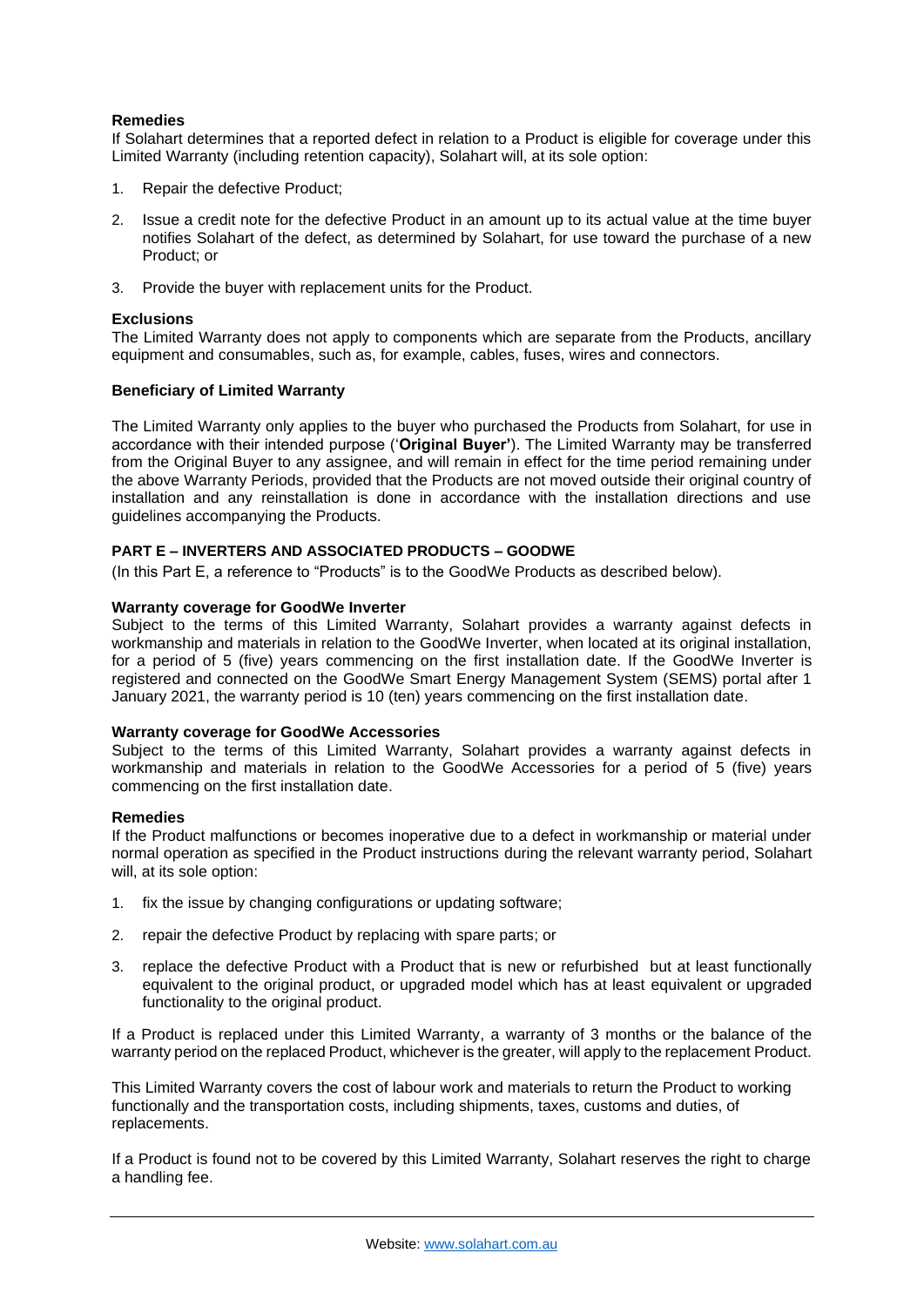## **Beneficiary of Limited Warranty**

The Limited Warranty only applies to:

- 1. the buyer who purchased the Product from Solahart and put them into operation for the first time; and
- 2. the first purchaser who acquires the Product from that buyer in their original installation.

## **PART F – SOLAHART GATEWAY AND ENERGY MANAGEMENT UNIT PRODUCTS**

(In this Part F, a reference to "Products" is to the Solahart Gateway Products as described below).

#### **Warranty coverage for Solahart Gateway and Energy Management Unit Products**

Subject to the terms of this Limited Warranty, Solahart provides a warranty against defects in materials and workmanship under normal use for 5 years ('**Solahart Gateway Warranty Period**').

If a defect (as described above) occurs during the Solahart Gateway Warranty Period, Solahart will, at its sole option:

- 1. repair the defect; or
- 2. replace the Product with a refurbished or "as new" Product (which includes Products that may have been used for testing or demonstration purposes).

# **Warranty Terms**

For Products capable of retaining user-generated data, repair of the Product may result in loss of the data.

The warranty only covers factory imperfections in materials and workmanship and does not cover normal wear and tear.

# **PART G – THE RACKING SYSTEM**

#### **Warranty coverage for the Racking System**

Solahart warrants that the racking system supplied with the PV System shall be free from defects in material and workmanship for a period of five (5) years from the date of installation.

This Warranty shall be void if the racking system has been modified, repaired, or reworked in a manner not previously authorized by Solahart in writing. If within the specified Warranty period the racking system shall be reasonably proven to be defective, then Solahart shall repair or replace the defective component(s) at Solahart's sole discretion. Such repair or replacement shall completely satisfy and discharge all of Solahart's liability with respect to this Limited Warranty.

# **PART H - BALANCE OF THE SYSTEM**

#### **Warranty coverage for the balance of the system**

The balance of the PV System (**BOS**) consists of PV module cabling, circuit breakers, isolators, enclosures and labels. Solahart warrants that the BOS supplied by it will operate in accordance with its specifications in the Owner's Guide and Installation Instructions for a period of five (5) years from the date of installation of the BOS. If the BOS fails to operate in accordance with its specifications and this materially affects the usability of the BOS, Solahart will, at its sole option, repair or replace the defective component.

# **PART I - LABOUR WARRANTY**

# **Warranty coverage for labour – PV System and LG Chem Battery**

In addition to the above coverage, Solahart provides you with five (5) years of coverage, from the date of installation, for all labour costs involved with inspection by Solahart, removal or installation of warranted parts or components by Solahart of your PV System. Other than this five (5) years coverage, this Warranty does not cover, nor will Solahart reimburse, any on-site labor or other costs incurred in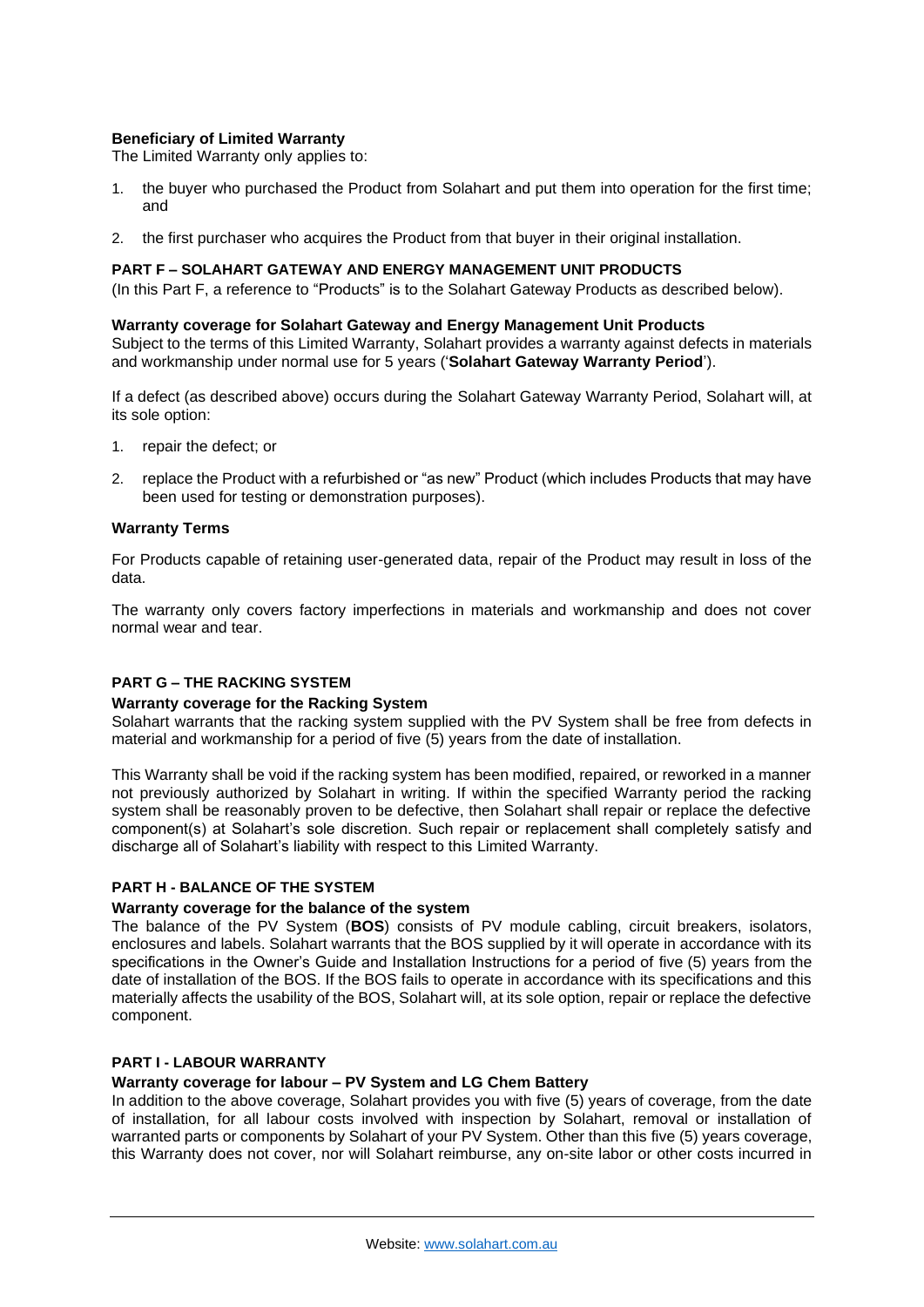connection with the inspection, de-installation or removal of defective parts or components, or the reinstallation of replaced or repaired parts or components for your PV System.

## **Warranty coverage for labour - SolarEdge Products**

If Solahart determines that a reported defect in relation to a SolarEdge Product is eligible for coverage under this Limited Warranty and Solahart decides to repair the Product or part(s), warranty coverage includes labour and material costs necessarily incurred to correct the Product defect; and where Solahart decides to replace the Product or part(s) to which the Limited Warranty applies, warranty coverage includes the cost of the replacement of the Product or part(s). All other costs will be borne by you.

#### **PART J - GENERAL TERMS**

#### **Back-up if sole or dominant power supply**

If the PV System is to be the sole or dominant power supply for your business or application, you should ensure that you have back up redundancy if the PV System were to become inoperable for any reason. We suggest that you seek advice from your electrician or qualified professional about your needs and build backup redundancy into your electricity supply system.

#### **Application of this warranty**

This warranty only applies to Products provided by Solahart.

This warranty does not apply to defects, damage, malfunction, power output or service failures which have been caused by:

- 1. Repair, modifications, alterations, attachments or movement to or of the Product, or (in the case of the LG Chem Battery) opening of the external casing of the LG Chem Battery, performed by someone other than a Solahart Dealer or a Solahart Accredited Service Agent or otherwise without the prior written consent of Solahart;
- 2. Abuse, malicious acts, misuse or abnormal use, accident, negligent acts, power failures or surges, any external or environmental causes or force majeure events, including, but not limited to, pollution, explosion, lightning, fire, smoke, charring, flood, hail, extreme temperature conditions or cold weather (including frost), high snow loads or any other natural disaster, any other force majeure event, pest damage, accidental breakage, actions of third parties, and any other events or accidents outside Solahart's control and/or not arising under normal operating conditions and/or exceed the specifications set out in the relevant product information and sound structured engineering;
- 3. Operating the Product in an unintended environment or under incorrect safety or protection conditions;
- 4. Failure to operate and/or maintain the Product in accordance with the applicable Solahart Owner's Guide and Installation Instructions;
- 5. Transport damage;
- 6. Wear and tear from adverse conditions including corrosive atmospheric conditions e.g. salt, ocean spray, dust storm or other weather damage;
- 7. Cosmetic defects;
- 8. Any improper attachment, installation or application of the Product, and in respect of the PV System, any insufficient framing if the PV System is a frameless module;
- 9. Any attempt to extend or reduce the life of the Product, whether by physical means, programming or otherwise, without the prior written consent of Solahart;
- 10. Removal and reinstallation at a location other than the original installation location, without the prior written consent of Solahart;
- 11. Insufficient ventilation of the Product;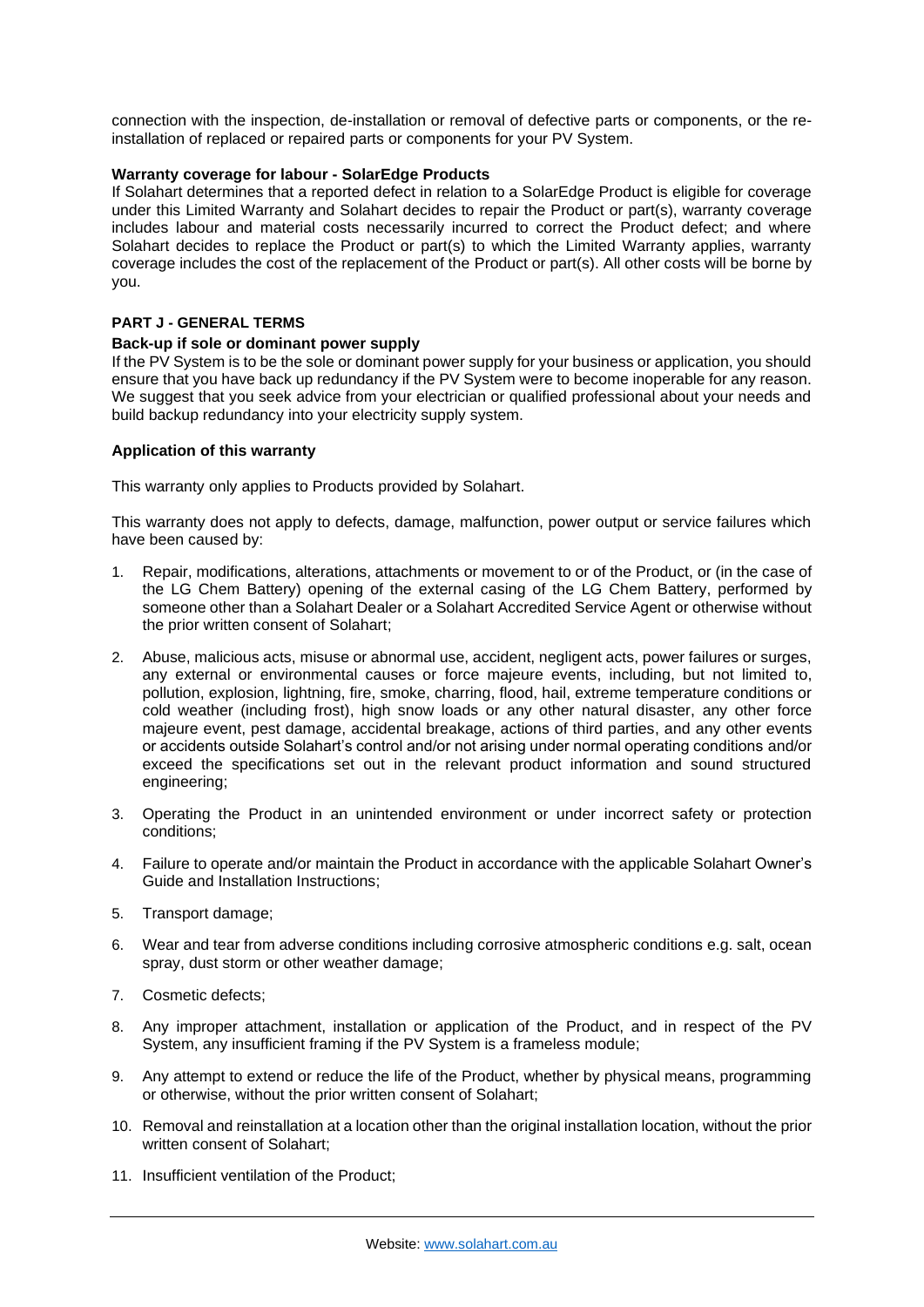- 12. Failure to observe the applicable safety regulations; or any factor identified in the applicable Solahart Owner's Guide and Installation Instructions; or
- 13. Ignoring safety warnings and instructions contained in all documents relevant to the applicable Product.

If your claim relates to a failure to operate in accordance with the Solahart Owner's Guide as a result of one of the factors listed above, Solahart may charge you at its standard rates for its time and materials related to your claim.

Where a Product covered by this Limited Warranty is added to an existing PV system, this Limited Warranty will only apply to the Product, not the rest of the PV System.

Without limiting the above exclusions:

- 1. In relation to the Solahart315, SolahartxxxS2, SolahartxxxS3 and Hanwha Q Cells Modules, Solahart may refuse to honour this Warranty where: (a) modules have been used or handled, or modifications made to the modules, not in accordance with the relevant product information or written instructions issued by Solahart; (b) where the modules have been used for purposes or in circumstances not conforming to the product specifications; (c) the Modules have been damaged due to damage to or defects in the photovoltaic system in which the Modules are installed, due to factors such as voltage fluctuations, power peaks, excess voltage, power failure etc; (d) the Modules have been used in processes involving, or in conjunction with, other products without Solahart's prior written consent; (e) the serial number or product label has been removed, changed, deleted or made unrecognizable, or if the number or label is no longer clearly distinguishable for other reasons beyond Solahart's control and therefore it is not possible to conclusively identify the Modules; or (f) you do not report any visible defect immediately.
- 2. In relation to the SolahartxxxV1 and SolahartxxxC1 range modules, Solahart may refuse to honour this Warranty where the module has been subjected to: (a) misuse, abuse, neglect or accident; (b) alteration, disassembly, reinstallation, and/or improper application; (b) non-observance of the Solahart Owner's Guide which accompanies the Module; (c) repair or modifications by persons that have not been previously authorized or approved by Solahart; (d) failures caused by equipment surrounding the Module which has not been provided by Solahart; (e) use under conditions or environments that exceed the product specifications and/or deviate from the Solahart Owner's Guide which accompanies the Module; (f) connection with any other manufacturer's PV modules, or modules that are of a different model or have different power output specifications that have not been previously authorized or approved by Solahart; (g) damage or defects caused by power failure surges, flood, fire, accidental breakage or other events caused by force of nature, force majeure, or other unforeseeable circumstances outside the range of influence of Solahart.
- 3. In relation to LG Chem Batteries, the Warranty does not cover damage from any of the following activities: (a) modification, alteration, disassembly, repair or replacement without authorization from Solahart; (b) external influences including unusual physical or electrical stress (power failure surges, inrush current, lightning, flood, fire, accidental breakage, etc); or (c) use of an incompatible inverter, rectifier or power conditioning system.
- 4. In relation to Inverters, the Warranty does not cover: (a) mechanical damage during transportation of the defective unit when the Product is conveyed under the responsibility of a third party; (b) any modification made to the Product that has not been authorized by Solahart; (c) improper installation or commissioning of the Product; (d) improper use of the Product; (e) external event (over-voltage, malfunction of other) components of the system causing the Product to break down, etc.); (f) failure to comply with the Product documentation (Product manual, installation instructions, preventive maintenance); (g)·force majeure, including lightning, overcurrents, natural disasters and fires; (h) external agents, including acid rain, salt, vandalism or other pollutants; (i) failure to (properly) implement safety rules; or (j) use in combination with equipment, products or materials not authorised by Solahart.
- 5. In relation to BYD Battery-Box Products, the Warranty does not apply to any defect or deterioration resulting from: (a) the Product not being maintained or operated in accordance with the Operating Manual and Quick Start Guide; (b) exposure of the Product to movement or shaking following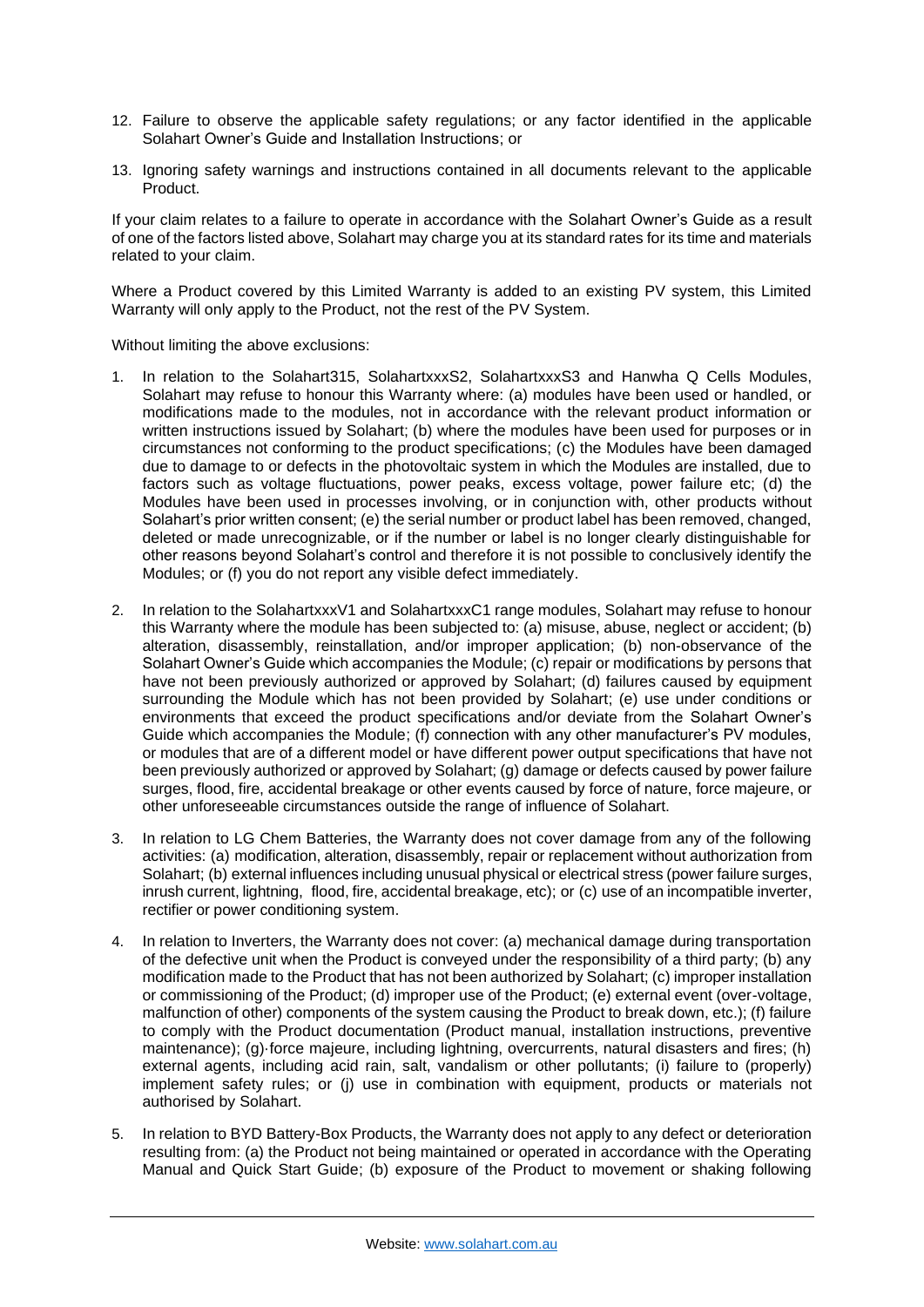installation, or temperatures of more than 50°C and/or below -10°C; (c) failure to notify Solahart of the defect or deterioration within 30 days of becoming aware of the defect or deterioration; (d) modification or repair of the Product without Solahart's approval; (e) a force majeure event (e.g., natural catastrophes, such as flooding, fires, earthquakes, lightning or other abnormal environmental conditions, war, etc.); (f) changes to national or regional laws, regulations or directives; or (g) the Product not being operated for any period of 6 months or more.

- 6. In relation to SolarEdge Products, the Warranty does not cover: (a) Products which are damaged due to failure to observe the applicable safety regulations governing the proper use of the Products; (b) Products which are operated not in strict accordance with the accompanying instruction documentation, including without limitation, not ensuring sufficient ventilation for the Product as described in the applicable installation guide; (c) Products which are opened, modified or disassembled in any way without Solahart's prior written consent; (d) Products which are used in combination with equipment, items or materials not permitted in the instruction documentation or in violation of local codes and standards; (e) cosmetic or superficial defects, dents, marks or scratches which do not influence the proper functioning of the Products; (f) Products damaged or rendered non-functional as a result of power surges, lightening, fire, flood, pest damage, accident, action of third parties, or other events beyond Solahart's reasonable control or not arising from normal operating conditions.
- 7. In relation to the GoodWe Products, the Warranty does not cover: (a) normal wear and tear (including, without limitation, wear and tear of batteries); (b) faults or damages due to faulty installations, operations, maintenances against manufacturer's instructions by an which was done by anyone other than Solahart or a Solahart certified installer; (c) disassembly, repair or modification by anyone other than Solahart or a Solahart certified installer; (d) faults or damages due to inappropriate handling, misuse, neglect, unpredictability factors, man-made factors, or force majeure (including stormy weather, flooding, lightning, over voltage, pests and fire, water, or other acts of nature; (e) product modified, design change or parts replaced which were not approved by the manufacturer; (f) vandalism, engraving, labels, irreversible marking or contamination or theft; (g) failure to comply with safety regulations (VDE, IEC, etc.); (h) faults or damages caused by other reasons not related to product quality problems; (i) rust appearing on the product's enclosure cause by harsh environment; (h) fault or damages caused by exposure to sea coasts/saltwater or other aggressive atmospheres or environmental conditions; or (i) accidents and external influences.
- 8. In relation to Tesla Powerwall Batteries, the Warranty does not apply to any defect resulting from any of the following: (a) abuse, misuse or negligence; (b) accidents or force majeure events, including but not limited to lightning, flood, earthquake, fire or other events outside the reasonable control of Solahart; (c) storage, installation, commissioning, modification or repair of your Tesla Powerwall Battery, or opening of the external casing of your Tesla Powerwall Battery, that is performed by anyone other than Solahart or a Solahart certified installer; (d) failure to operate or maintain your Tesla Powerwall Battery in accordance with the Owner's Manual provided by Tesla; (e) any attempt to modify your Tesla Powerwall Battery, whether by physical means, programming or otherwise, without the express written consent of Solahart; or (f) removal and reinstallation of your Tesla Powerwall Battery at a location other than the original installation location, without the express written consent of Solahart. In order to provide this Warranty for the full five (5) year warranty period, Solahart requires the ability to update your Tesla Powerwall Battery through remote firmware upgrades. Installation of these remote upgrades may interrupt the operation of your Tesla Powerwall Battery for a short period. By installing your Tesla Powerwall Battery and connecting it to the internet, you consent to Solahart or its partners updating your Tesla Powerwall Battery through these remote upgrades from time to time, without further notice to you. If your Tesla Powerwall Battery is not connected to the Internet for an extended period, we may not be able to provide important remote firmware upgrades. In these circumstances, we may not be able to honour the full five (5) year Warranty. The Warranty for Tesla Powerwall Batteries will not apply to (a) normal wear and tear or deterioration, or superficial defects, dents or marks that do not impact the performance of your Tesla Powerwall Battery; or (b) noise or vibration that is not excessive or uncharacteristic and does not impact your Tesla Powerwall Battery's performance.
- 9. In relation to Solahart Gateway and Energy Management Unit Products, the Warranty does not apply to: (a) damage or fault caused by operating the Solahart Gateway or Energy Management Unit Product outside the permitted or intended uses described in the applicable installation guide or arising from failure to follow instructions on use of the Solahart Gateway or Energy Management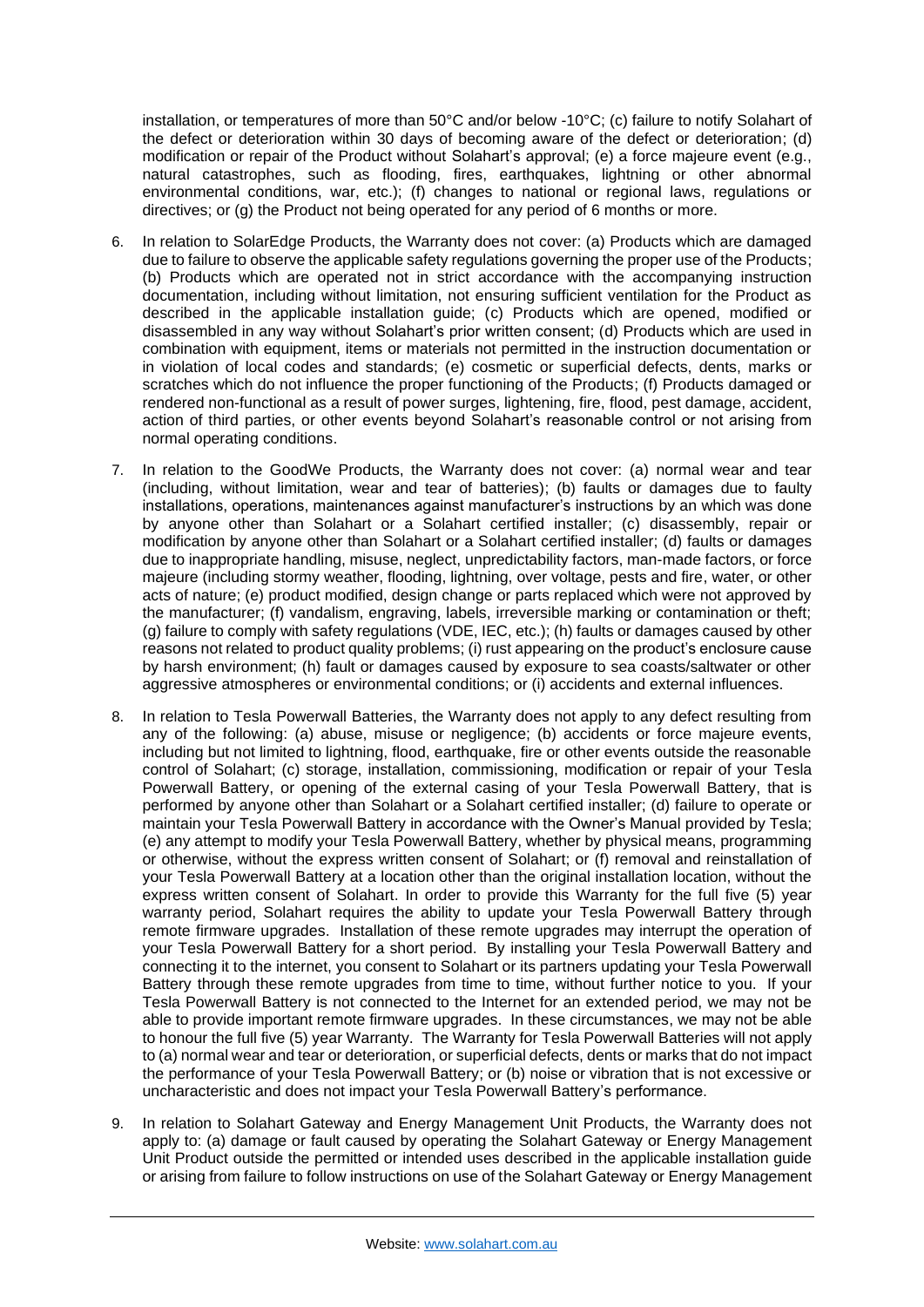Unit Product; (b) consumable parts, unless damage has occurred due to a defect in materials or workmanship; (c) cosmetic damage, including scratches, dents and broken plastic on ports, that does not otherwise affect the Solahart Gateway / Energy Management Unit Product's functionality or materially impair its use; (d) any abuse, misuse, neglect, mishandling or misapplication (including opening up, modifying or tampering with the hardware); (e) damage or fault caused by a fault with a third-party product not provided by Solahart; (f) any unusual hazards affecting the Solahart Gateway / Energy Management Unit Product or failure to provide an environment within the specifications of the Solahart Gateway / Energy Management Unit Product (including exposure to excessive humidity, heat, cold, dust, liquids, magnetic or electromagnetic interference, or incorrect supply voltage or current); (g) damage, malfunction or failure resulting from alterations, accident, misuse, abuse, fire, liquid spillage, use on an incorrect voltage, power surges and dips, thunderstorm activity, acts of God, voltage supply problems, tampering, unauthorised repairs or other acts by any persons (including any repairs by persons other than Solahart authorised service personnel) or entry by any insect, vermin or foreign object in the Solahart Gateway / Energy Management Unit Product; or (h) cases where the factory applied UID has been altered or removed from the Solahart Gateway / Energy Management Unit Product.

# **Location and positioning**

Where the Product is installed outside the boundaries of a metropolitan area (as defined by Solahart) or further than 25 km from a regional Solahart Dealer, the cost of transport, insurance and travelling costs to the nearest Solahart Dealer shall be the owner's responsibility.

#### **Replacements**

Solahart may use new, used, remanufactured or refurbished parts or products when repairing or replacing any Product under this Limited Warranty. Any exchanged or replaced parts or Products will become the property of Solahart. Goods presented for repair may be replaced by refurbished goods of the same type rather than being repaired.

If the Product is repaired or replaced under this Warranty, the remainder of the applicable Warranty Period will apply to the repaired or replaced Product and the repaired or replaced Product or parts will not carry a new Solahart Warranty. The Warranty Periods set out above will not be extended in any way in the event of a replacement or repair of a Product, but this does not affect any rights you may have under the Australian Consumer Law in relation to the replaced or repaired Product (see the section below entitled "The Australian Consumer Law" for further details).

# **Limitation of this warranty**

This Limited Warranty is provided voluntarily and free of charge and does not constitute an independent guarantee promise. Therefore, if any defect materially affects the functionality of any Product, the remedies under this Warranty are limited exclusively to the remedies set out above in the warranty cases specified herein.

Subject to any statutory provisions to the contrary, Solahart assumes no warranties, express or implied, written or oral, other than the warranties made herein and specifically disclaims all other warranties, merchantability or fitness for a particular purpose and Solahart excludes all liabilities for any special, incidental, indirect, consequential or punitive damages arising from or in connection with the use or loss of use of the Product to perform as warranted, regardless of the form of action and regardless of whether a party has been informed of or otherwise might have anticipated the possibility of such damages; including but not limited to damages for loss of power, loss in income or revenue, lost profits or savings nor expenses arising from third-party claims. This does not apply to the extent Solahart is liable under applicable mandatory laws.

If you require a call out and we find that the fault is not covered by Solahart's warranty, you are responsible for our standard call out charge. If you wish to have the relevant component repaired or replaced by Solahart that service will be at your cost.

#### **Entitlement to claim under this warranty**

To be entitled to make a claim under this warranty you need to:

1. Provide proof of purchase documentation and be the owner of the Product or have the consent of the owner to act on their behalf.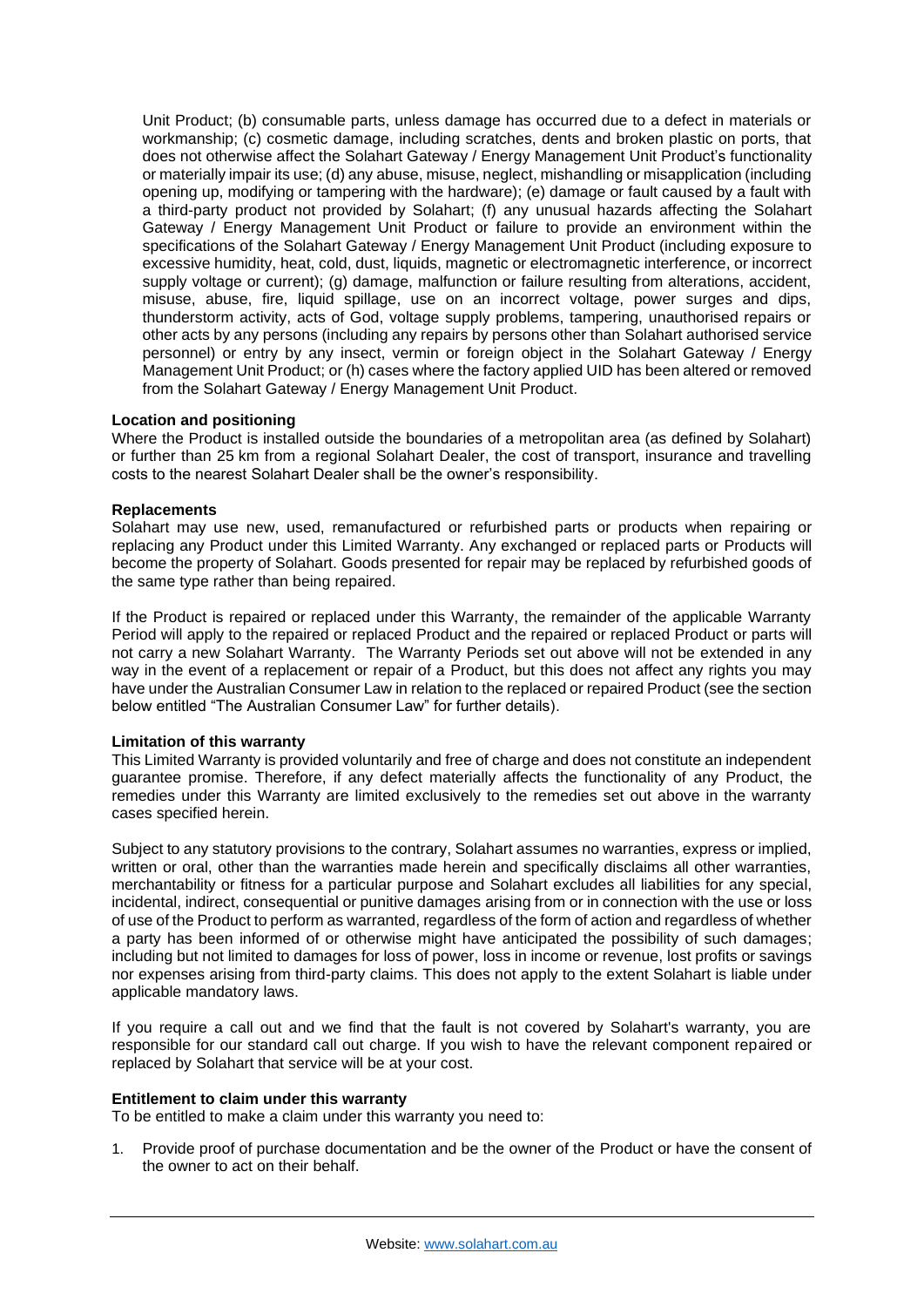2. Contact your Solahart dealer without undue delay after detection of the defect (or in the case of BYD Battery-Box System, within 2 weeks of appearance of the defect, or in the case of a SolahartxxxV1 or SolahartxxxC1 range module, within 30 days after discovering the defect) and, in any event, within the applicable Warranty Period.

You are not entitled to make a claim under this warranty if the relevant Product:

- 1. Does not have its original product labels, serial numbers and type plate or the labels or numbers are illegible; or
- 2. Is not installed in Australia.

# **Warranty claim procedure**

If you wish to make a claim under this warranty, you need to:

- 1. Contact your Solahart dealer, provide proof of purchase (your invoice) and owner's details, address of the Product, a contact number and date of installation of the Product.
- 2. Solahart will arrange for the Product to be tested and assessed. Solahart will inform you whether this will occur on-site or whether the Product must be sent elsewhere for testing and assessment.
- 3. If Solahart determines in its sole discretion that you have a valid warranty claim, Solahart will organise for the repair or replacement of the Product or any component in accordance with this warranty.

Any expenses incurred in the making of a claim under this Warranty will be borne by you.

# **The Australian Consumer Law**

Our goods come with guarantees that cannot be excluded under the Australian Consumer Law. You are entitled to a replacement or refund for a major failure and compensation for any other reasonably foreseeable loss or damage. You are also entitled to have the goods repaired or replaced if the goods fail to be of acceptable quality and the failure does not amount to a major failure.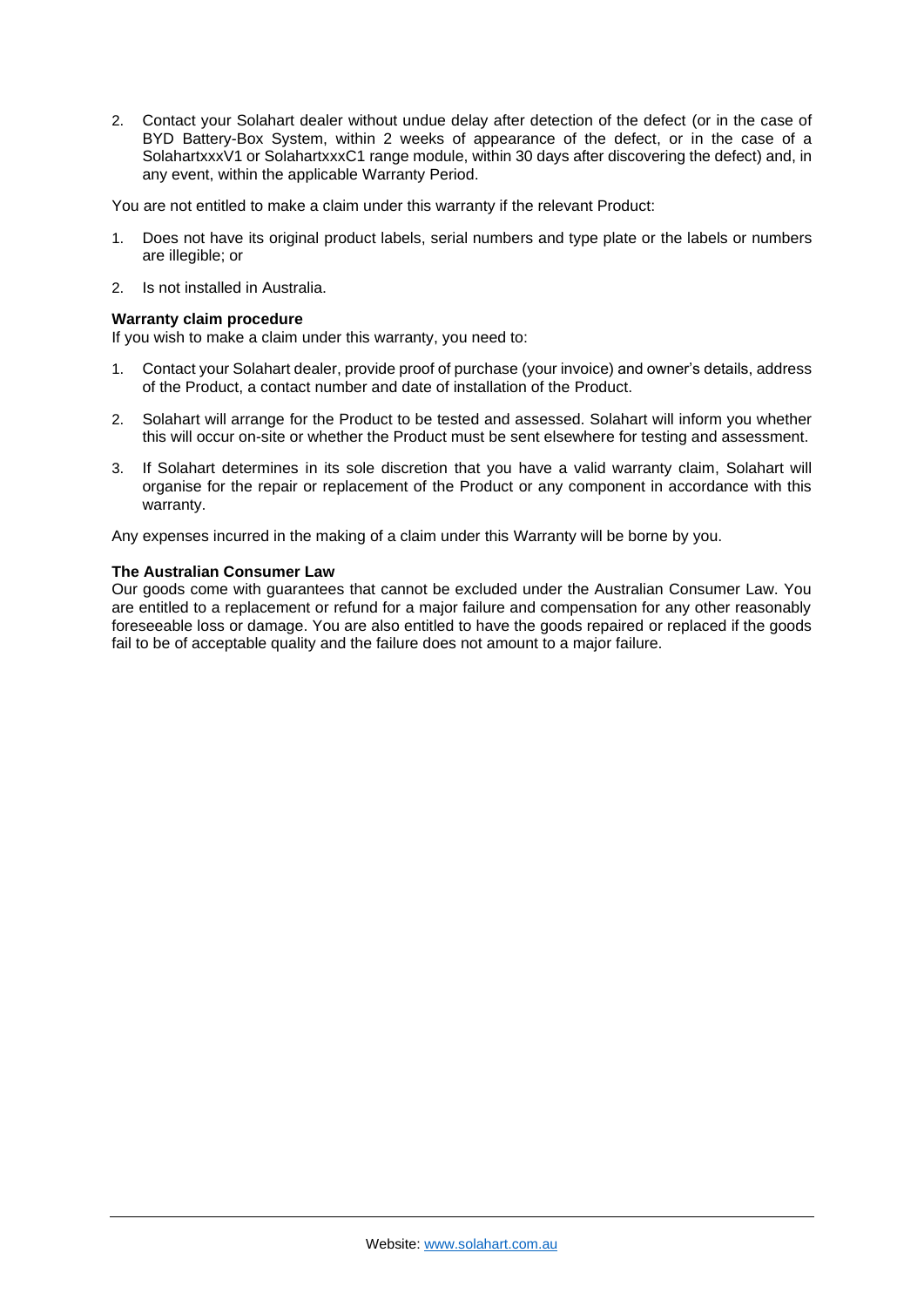# **Exhibit A**

# **LG CHEM CAPACITY RETENTION LEVELS**

### **References in this Exhibit to the "Product" are to a LG Chem Battery.**

The Product will retain at least 60% of Nominal Energy\* when the Product is operated under normal use, consistent with the specification and the Installation Manual provided by LG Chem is followed until the earliest to occur of:

- (a) 10 years after the date of the initial installation; or
- (b) the Product has had a minimum Energy Throughput as per the table below:

| <b>Product Name</b>  | Nominal Energy | <b>Energy Throughput</b> |
|----------------------|----------------|--------------------------|
| RESU <sub>10</sub> H | 9.8kWh         | 27 4MWh                  |

\* Nominal Energy means the initially rated capacity of the Products as printed on the label of the Products.

During measurement of the Product's capacity:

- The ambient temperature will be 25~30℃
- The initial battery temperature from BMS: 25~30℃
- Charging/discharging method:
	- Charge: 0.2CC/CV (Constant voltage: RESU7H\_BPI126V/ RESU10H\_BPI 176.4V, Cut-off current 0.05C)
	- Discharge: 0.2CC (Cut-off voltage: RESU7H\_BPI 90V/ RESU10H\_BPI 126V)
	- Current at 0.2C: 12.6A
- Current and voltage measurement at battery DC side